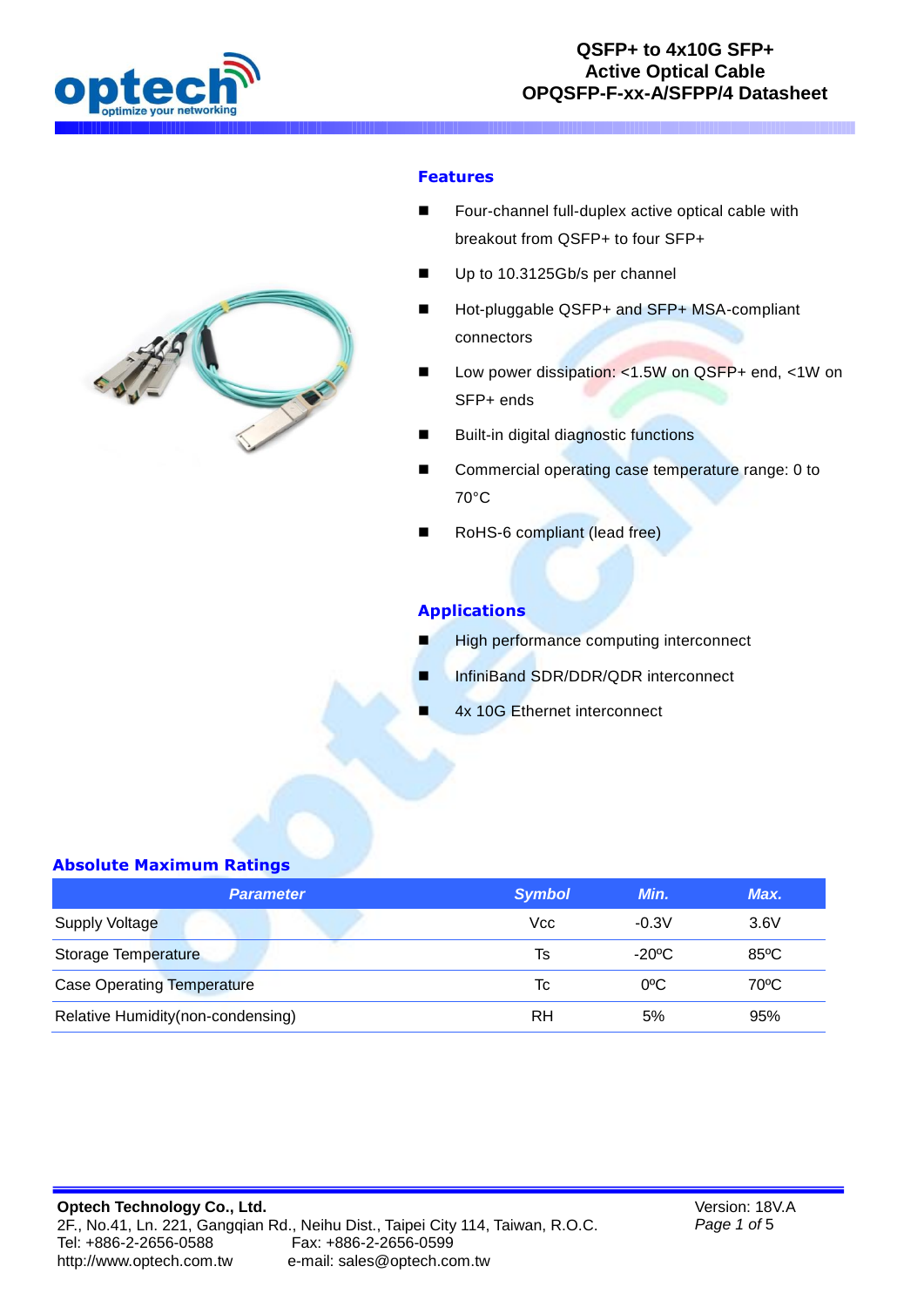

## **General Product Characteristics**

| <b>Parameter</b>                  | <b>Value</b>                   | <b>Note</b> |
|-----------------------------------|--------------------------------|-------------|
| Module Form Factor1               | QSFP+ and SFP+                 |             |
| Number of Lanes                   | 4 Tx and 4 Rx                  |             |
| Maximum Aggregate Data Rate       | 41.25Gb/s                      |             |
| Maximum Data Rate per Lane        | 10.3125Gb/s                    |             |
| <b>Protocols Supported</b>        | 10G Ethernet                   |             |
| Electrical Interface and Pin-out  | 38-pin edge connector (QSFP+), |             |
|                                   | 20-pin edge connector (SFP+)   |             |
| Maximum Power Consumption per End | 1.5W (QSFP+), 1W (SFP+)        |             |
| Management Interface4             | Serial, I <sub>2</sub> C-based | 2           |
|                                   |                                |             |

Notes:

1. As defined by QSFP+ MSA and SFP+ MSA, "INF-8438i Rev 1.0", "SFF-8431, Revision 4.1".

2. As defined by "SFF-8636 Rev 2.6", "SFF-8472 Rev 11.0".

### **Electrical Specifications**

#### *(Tc= 0 to 70ºC, Vcc=3.3±5%V)*

| <b>Symbol</b>   | <b>Min</b>    | <b>Typical</b> | <b>Max</b>  | <b>Note</b> |
|-----------------|---------------|----------------|-------------|-------------|
| Zin             | $90\Omega$    | $100\Omega$    | $110\Omega$ |             |
| Zout            | $90\Omega$    | $100\Omega$    | $110\Omega$ |             |
| $\Delta V_{in}$ | 300mV         |                | 1100mV      | 1           |
| ΔVout           | 500mV         |                | 800mV       | 2           |
| Sw              |               |                | 300ps       |             |
| <b>BER</b>      |               |                | $10^{-12}$  |             |
| <b>VIH</b>      | 2.0V          |                | <b>Vcc</b>  |             |
| VIL             | 0V            |                | 0.8V        |             |
| <b>VOH</b>      | $V_{cc}$ -0.5 |                | <b>Vcc</b>  |             |
| <b>VOL</b>      | 0V            |                | 0.4V        |             |
|                 |               |                |             |             |

**P** 

Notes:

- 1. Measured between TxnP and TxnN.
- 2. Measured between RxnP and RxnN.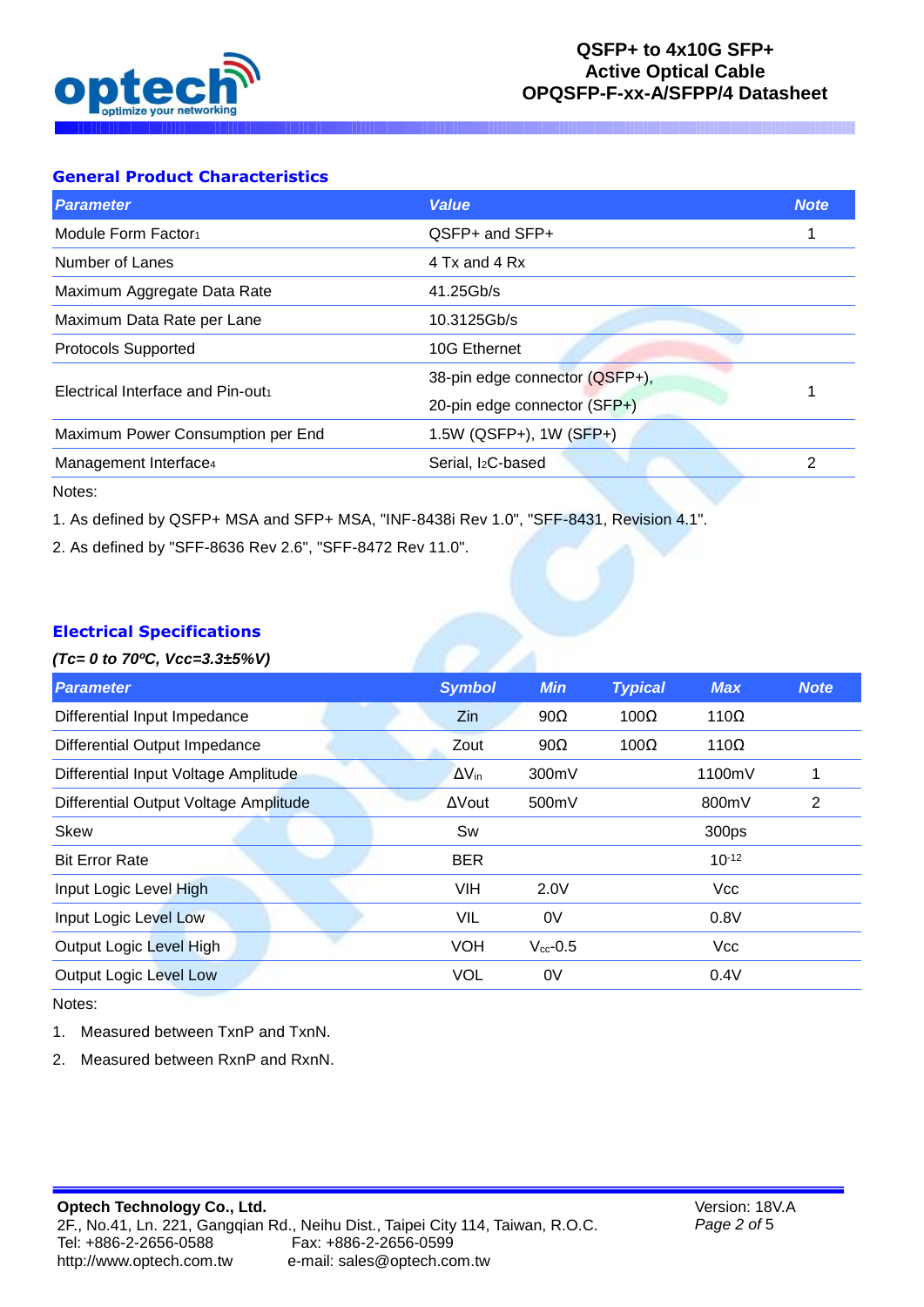

## **Dimensions**

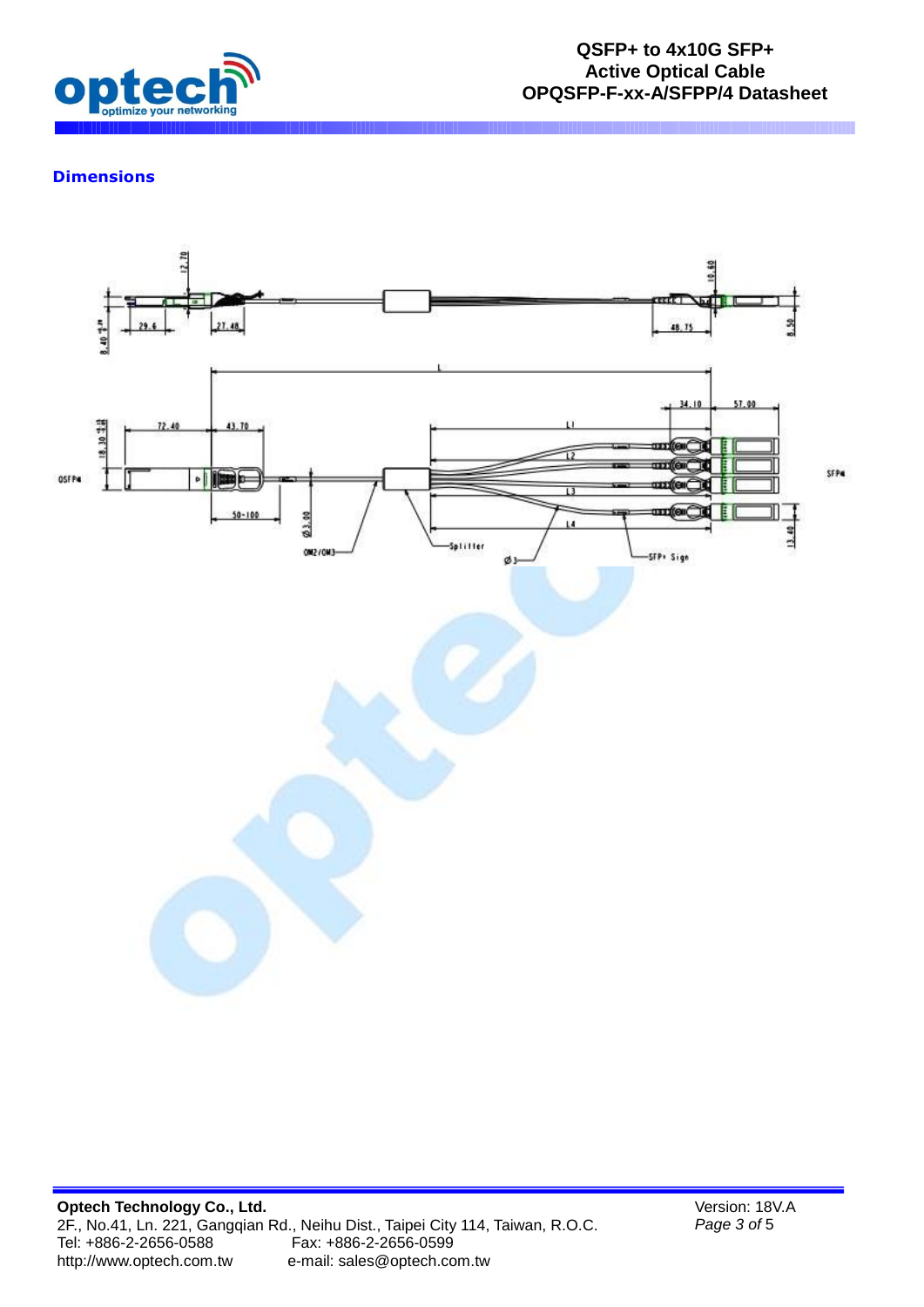

# **Important Notice**